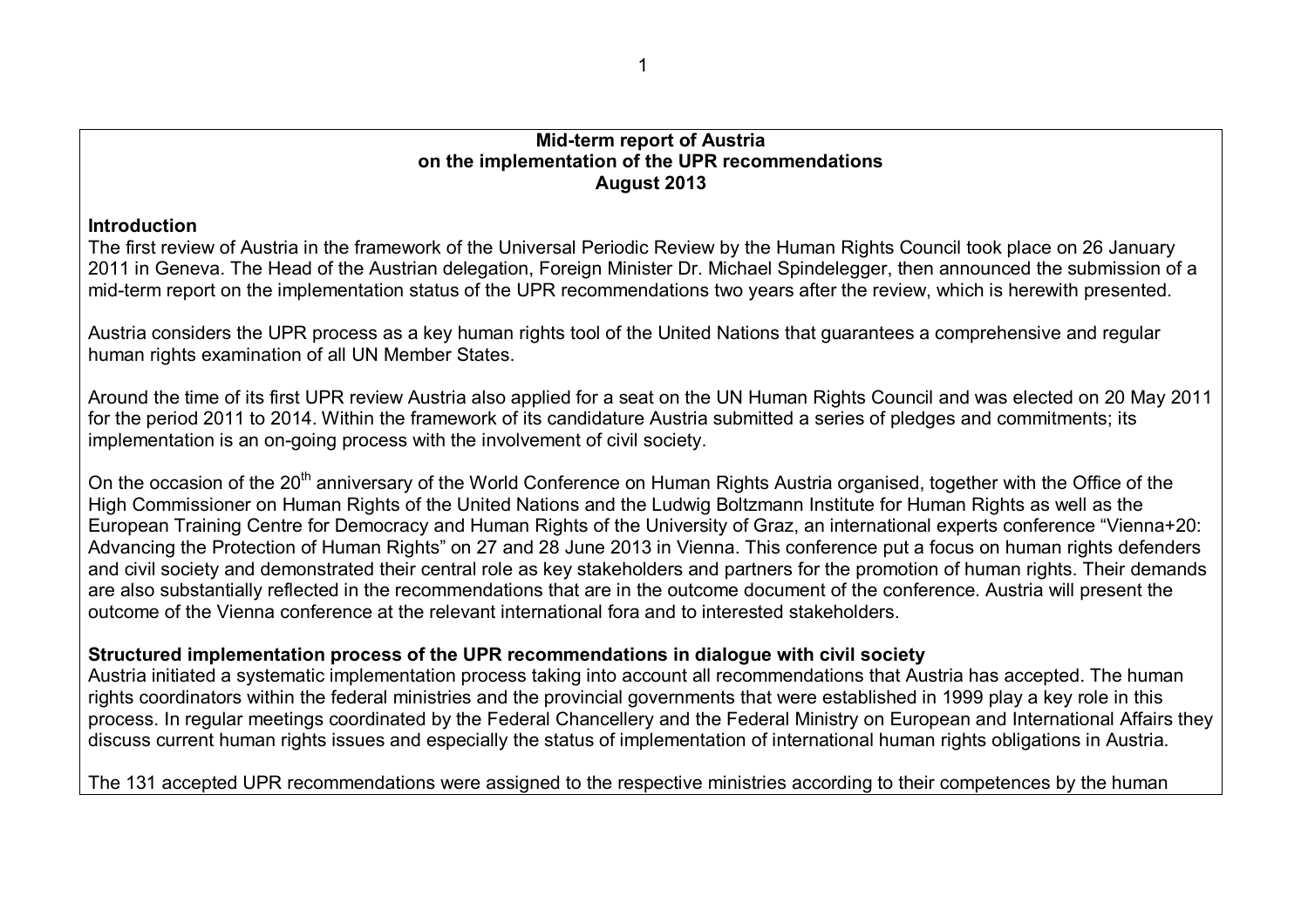rights coordinators. Subsequently thematic working groups with interested NGOs were established by the relevant ministries in order to discuss ways of implementing the UPR recommendations.

Furthermore, a UPR steering committee composed of senior officials of the Federal Chancellery, the Federal Ministry on European and International Affairs and NGO representatives was set up to accompany the implementation process, for example by debating implementation issues on specific topics with the help of other experts and by providing the ministries with suggestions. In several public events information about the implementation status of the UPR recommendations was provided and discussed with civil society. The UPR process has facilitated a constructive dialogue with civil society on human rights issues in Austria.

### **Recent developments**

Austria has to a large extend implemented the pledges and commitments that it announced to commit itself to during its candidature to the Human Rights Council.

The following examples shall be mentioned:

Signature or ratification or accession to the following international human rights instruments:

- Ratification of the International Convention on the Protection of all Persons against Disappearance on 7 June 2012, Federal Law Gazette Vol. III No. 104/2012;
- Ratification of the Optional Protocol of the Convention against Torture and Other Cruel, Inhuman or Degrading Treatment or Punishment (OP-CAT) on 4 December 2012, Federal Law Gazette Vol. III No. 190/2012;
- Ratification of the Council of Europe Convention on the Protection of Children against Sexual Exploitation and Sexual Abuse on 25 February 2011, Federal Law Gazette Vol. III No. 96/2011;
- Accession to the UNESCO Convention against Discrimination in Education was adopted by the Council of Ministers on 18 January 2011, the adoption by the Parliament is being prepared;
- Signing of the Council of Europe Convention on preventing and combating violence against women and domestic violence on 11 May 2011, ratification is imminent.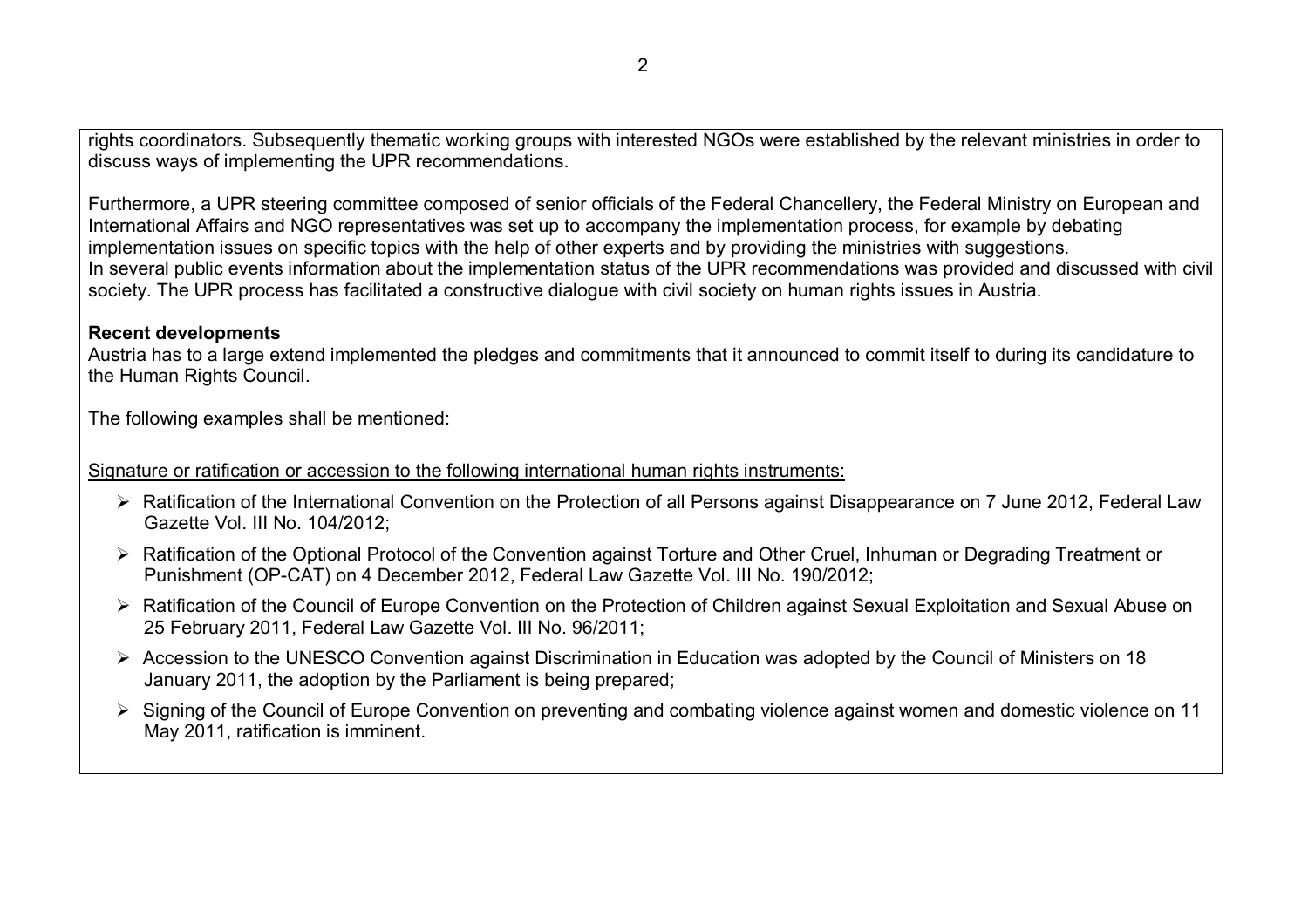Inclusion of a definition of torture in the Penal Code:

With Federal Law Gazette Vol. I No. 120/2012 a separate torture offense was introduced as § 312a in the Criminal Code. The law entered into force on 1 January 2013.

Establishment of a National Preventive Mechanism according to OP-CAT:

For the implementation of OP-CAT the independent Ombudsman Board was appointed as the Austrian central point of contact to prevent torture. This was done with the OP-CAT Implementation Act, Federal Law Gazette I No. 1/2012, which entered into force on 1 July 2012.

With the OP-CAT Implementation Act it was made clear in the Austrian Federal Constitution that the abuses that are being examined by the Ombudsman Board can also be human rights violations. Thereby the Ombudsman Board now takes over the responsibilities of a national human rights institution.

As National Preventive Mechanism the Ombudsman Board examines together with six independent commissions, which were set up by the Ombudsman Board, places where people are deprived of their liberty and controls also the work of the executive organs in the course of these examinations. The places examined are not only prisons and police stations but for instance also military barracks, mental health institutions, retirement and nursing homes, crisis management centers as well as living communities of young people. Likewise institutions and programs for people with disabilities are controlled to avoid exploitation, violence and abuse. In total around 4,000 public and private institutions are being controlled.

The Ombudsman Board is being supported in its work by a Human Rights Advisory Council, which is composed of representatives of federal ministries, provincial governments and NGOs.

Another new element is the right of the Ombudsman Board to submit separate reports to the National and the Federal Assembly on specific observations in the course of their inspection activities.

The independent commissions are composed of experts from different disciplines and conduct unannounced control visits. They gather information and facts and assess them based on the specifications of international agreements. They may search all files as official secrecy is not applicable vis-à-vis the commissions. They have to be able to make unimpeded contact with individuals. The commissions report directly to the Ombudsman Board on their visits and inspections. These reports ("inspection protocols") are the basis for the decisions of the Ombudsman Board and include recommendations on the prevention of human rights violations